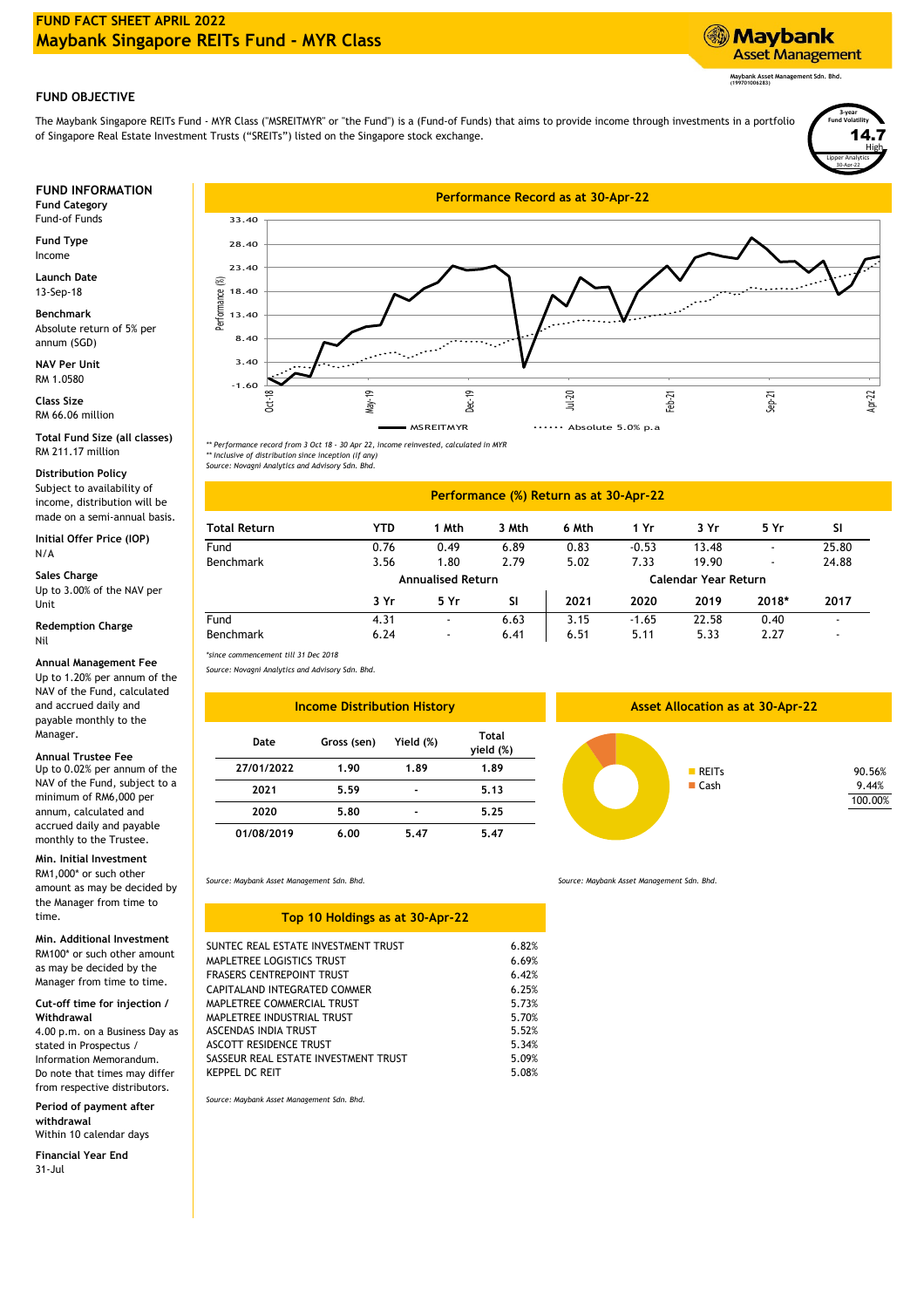

The yield of the distributions are calculated based on the total dividend payout/ex-distribution NAV.

Based on the fund's portfolio returns as at 30 April 2022, the Volatility Factor (VF) for this fund is 14.74 and is classified as "High". (Source: Lipper). "High" includes funds with VF that are above 13.645 and less than or equal to 16.73 (source: Lipper). The VF means there is a possibility for the fund in generating an upside return or downside return around this VF. The Volatility Class (VC) is assigned by Lipper based on quintile ranks of VF for qualified funds. VF is subject to monthly revision and VC will be revised every six months. The fund's portfolio may have changed since this date and there is no guarantee that the fund will continue to have the same VF or VC in the future. Presently, only funds launched in the market for at least 36 months will display the VF and its VC.

The term "Maybank AM" used herein refers to Maybank Asset Management. This Fund Fact Sheet ("FFS") is for informational purpose only. You should seek your own financial advice from a licensed adviser before investing in this Fund. Maybank AM does not make any representations or warranties of any kind express or implied, about the completeness, accuracy, reliability, suitability or availability with respect to the information contained herein.

Investors are advised to read and understand the contents of the Prospectus dated 21 June 2021 and the Fund's Product Highlights Sheets ("PHS") before investing. The Prospectus and PHS are available at our nearest representative offices and investors have the right to request for a copy of the Prospectus and PHS. The Prospectus has been registered with the Securities Commission Malaysia who takes no responsibility for its contents.

You should be aware that investments in unit trust funds carry risks. An outline of the risks are contained in the Prospectus. Unit prices and income distribution, if any, may rise or fall. Past performance of a fund is not an indicative of future performance. Please consider the fees and charges involved before investing. Units will be issued upon receipt of completed application form accompanying the Prospectus and subject to terms and conditions therein.

In no event shall Maybank AM be liable for any loss or damages howsoever arising whether in contract, tort, negligence, strict liability or any other basis, including without limitation, direct or indirect, special, incidental, consequential or punitive damages arising i) from incompleteness, inaccuracy, unreliability, unsuitability or unavailability with respect to this FFS and/or reliance thereon; or ii) from reproduction or use of the information/copyright/trademark contained in the FFS.

SC's approval or authorisation, or the registration, lodgement or submission of the Prospectus/ Information Memorandum does not amount to nor indicate that the SC has recommended or endorsed the Fund or the Fund Fact Sheet.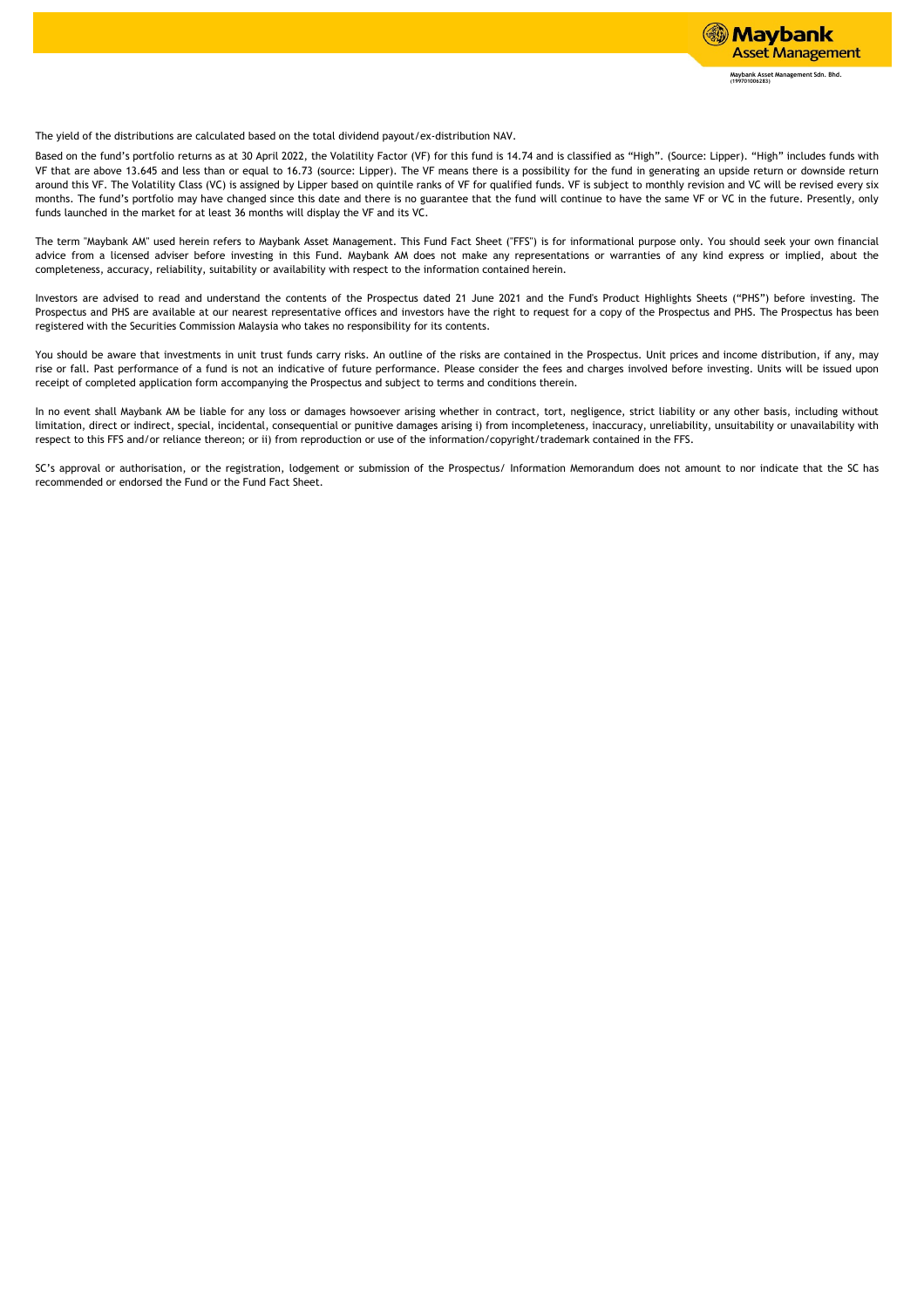# **FUND FACT SHEET APRIL 2022 Maybank Singapore REITs Fund - MYR (Hedged) Class**



**Maybank Asset Management Sdn. Bhd. (199701006283)**

Lipper Analytics

30-Apr-22

**High** 14.3

**3-year Fund Volatility**

## **FUND OBJECTIVE**

The Maybank Singapore REITs Fund - MYR (Hedged) Class ("MSREITMYRH" or "the Fund") is a (Fund-of Funds) that aims to provide income through investments in a portfolio of Singapore Real Estate Investment Trusts ("SREITs") listed on the Singapore stock exchange.

Fund-of Funds

**Fund Type** Income

**Launch Date** 13-Sep-18

**Benchmark** Absolute return of 5% per annum (SGD)

**NAV Per Unit** RM 1.0498

RM 113.02 million **Class Size**

**Total Fund Size (all classes)** RM 211.17 million

### **Distribution Policy**

Subject to availability of income, distribution will be made on a semi-annual basis.

**Initial Offer Price (IOP)** N/A

Up to 3.00% of the NAV per Unit

Nil **Redemption Charge**

#### **Annual Management Fee**

Up to 1.20% per annum of the NAV of the Fund, calculated and accrued daily and payable monthly to the Manager.

### **Min. Initial Investment**

RM1,000\* or such other amount as may be decided by the Manager from time to time.

**Min. Additional Investment** 

RM100\* or such other amount as may be decided by the Manager from time to time.

### **Cut-off time for injection / Withdrawal**

4.00 p.m. on a Business Day as stated in Prospectus / Information Memorandum. Do note that times may differ from respective distributors.

**Period of payment after withdrawal** Within 10 calendar days

**Financial Year End** 31-Jul



*\*\* Performance record from 3 Oct 18 - 30 Apr 22, income reinvested, calculated in MYR \*\* Inclusive of distribution since inception (if any)*

*Source: Novagni Analytics and Advisory Sdn. Bhd.*

#### **2021** 2.71 5.00 5.00 **3 Yr** Benchmark 5.00 Fund 5.47 **Sales Charge Annualised Return** Benchmark 1.62 0.40 1.20 2.45 5.00 15.76 **Calendar Year Return** 5.00 **5 Yr SI 2019**  $4.13$ **Performance (%) Return as at 30-Apr-22 Total Return YTD 1 Mth 3 Mth 6 Mth 1 Yr 3 Yr 5 Yr** -0.86 -1.64 12.91 **SI** Fund -0.51 -0.84 - 24.76 6.38 **2020**  $-0.75$ 5.00 5.00 1.20 - **2017** - - 19.04 **2018\***  $23.03 -0.01$

*Source: Novagni Analytics and Advisory Sdn. Bhd. \*since commencement till 31 Dec 2018*

| <b>TAY OF LITE FUILD, CATCULATED</b><br>and accrued daily and<br>payable monthly to the |            | <b>Income Distribution History</b> |                |                    | <b>Asset Allocation as at 30-Apr-22</b> |  |                            |  |
|-----------------------------------------------------------------------------------------|------------|------------------------------------|----------------|--------------------|-----------------------------------------|--|----------------------------|--|
| Manager.<br><b>Annual Trustee Fee</b>                                                   | Date       | Gross (sen)                        | Yield (%)      | Total<br>yield (%) |                                         |  |                            |  |
| Up to 0.02% per annum of the                                                            | 27/01/2022 | 1.90                               | 1.89           | 1.89               | RETs<br>$\blacksquare$ Cash             |  | 90.56%<br>9.44%<br>100.009 |  |
| NAV of the Fund, subject to a<br>minimum of RM6,000 per                                 | 2021       | 5.59                               | $\blacksquare$ | 5.13               |                                         |  |                            |  |
| annum, calculated and                                                                   | 2020       | 5.80                               | $\blacksquare$ | 5.23               |                                         |  |                            |  |
| accrued daily and payable<br>monthly to the Trustee.                                    | 01/08/2019 | 6.00                               | 5.44           | 5.44               |                                         |  |                            |  |



9.44% 100.00%

| SUNTEC REAL ESTATE INVESTMENT TRUST  | 6.82% |
|--------------------------------------|-------|
| MAPLETREE LOGISTICS TRUST            | 6.69% |
| FRASERS CENTREPOINT TRUST            | 6.42% |
| CAPITALAND INTEGRATED COMMER         | 6.25% |
| MAPLETREE COMMERCIAL TRUST           | 5.73% |
| MAPLETREE INDUSTRIAL TRUST           | 5.70% |
| ASCENDAS INDIA TRUST                 | 5.52% |
| ASCOTT RESIDENCE TRUST               | 5.34% |
| SASSEUR REAL ESTATE INVESTMENT TRUST | 5.09% |
| <b>KEPPEL DC REIT</b>                | 5.08% |

**Top 10 Holdings as at 30-Apr-22**

*Source: Maybank Asset Management Sdn. Bhd. Source: Maybank Asset Management Sdn. Bhd.*

*Source: Maybank Asset Management Sdn. Bhd.*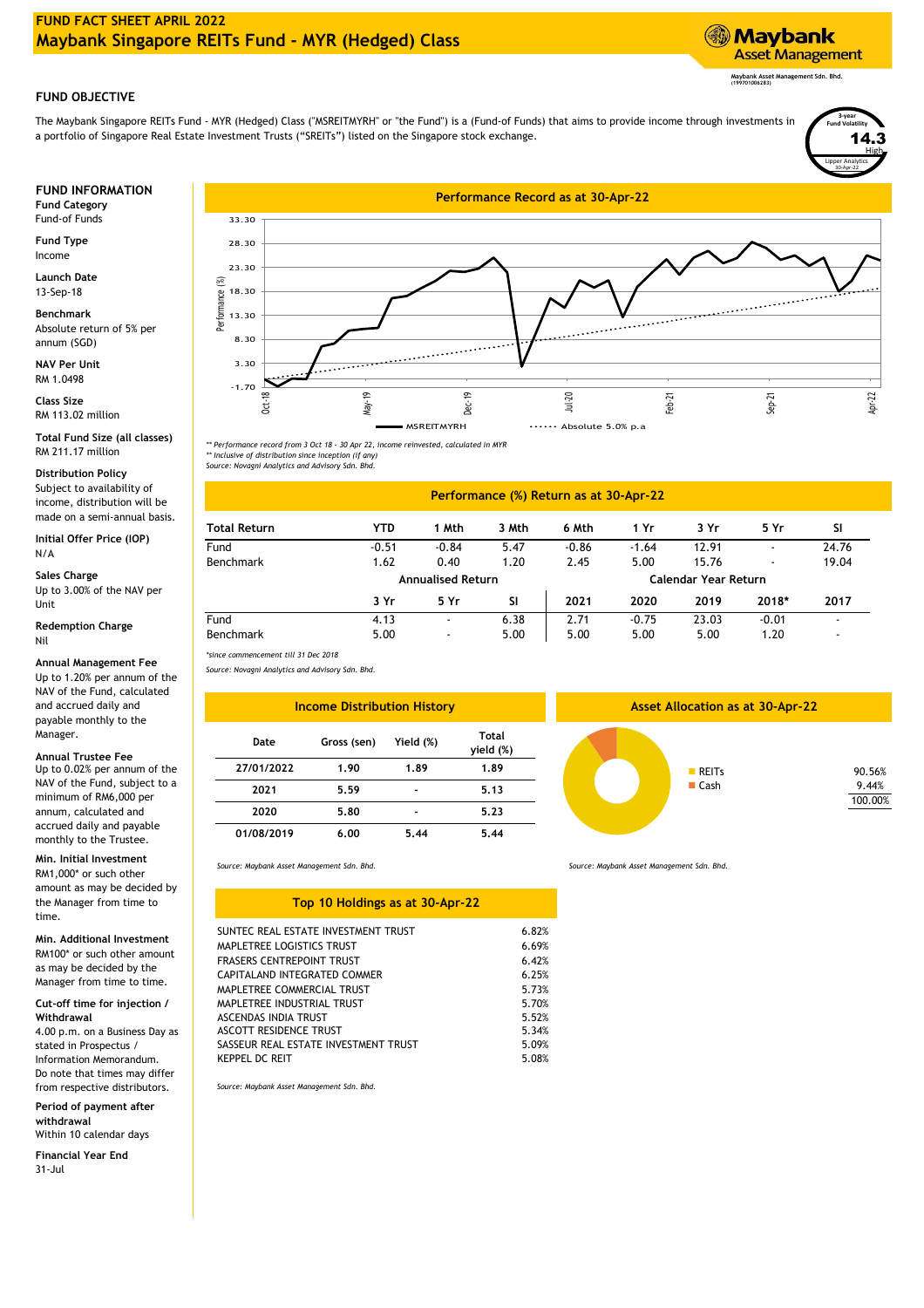

The yield of the distributions are calculated based on the total dividend payout/ex-distribution NAV.

Based on the fund's portfolio returns as at 30 April 2022, the Volatility Factor (VF) for this fund is 14.33 and is classified as "High". (Source: Lipper). "High" includes funds with VF that are above 13.645 and less than or equal to 16.73 (source: Lipper). The VF means there is a possibility for the fund in generating an upside return or downside return around this VF. The Volatility Class (VC) is assigned by Lipper based on quintile ranks of VF for qualified funds. VF is subject to monthly revision and VC will be revised every six months. The fund's portfolio may have changed since this date and there is no guarantee that the fund will continue to have the same VF or VC in the future. Presently, only funds launched in the market for at least 36 months will display the VF and its VC.

The term "Maybank AM" used herein refers to Maybank Asset Management. This Fund Fact Sheet ("FFS") is for informational purpose only. You should seek your own financial advice from a licensed adviser before investing in this Fund. Maybank AM does not make any representations or warranties of any kind express or implied, about the completeness, accuracy, reliability, suitability or availability with respect to the information contained herein.

Investors are advised to read and understand the contents of the Prospectus dated 21 June 2021 and the Fund's Product Highlights Sheets ("PHS") before investing. The Prospectus and PHS are available at our nearest representative offices and investors have the right to request for a copy of the Prospectus and PHS. The Prospectus has been registered with the Securities Commission Malaysia who takes no responsibility for its contents.

You should be aware that investments in unit trust funds carry risks. An outline of the risks are contained in the Prospectus. Unit prices and income distribution, if any, may rise or fall. Past performance of a fund is not an indicative of future performance. Please consider the fees and charges involved before investing. Units will be issued upon receipt of completed application form accompanying the Prospectus and subject to terms and conditions therein.

In no event shall Maybank AM be liable for any loss or damages howsoever arising whether in contract, tort, negligence, strict liability or any other basis, including without limitation, direct or indirect, special, incidental, consequential or punitive damages arising i) from incompleteness, inaccuracy, unreliability, unsuitability or unavailability with respect to this FFS and/or reliance thereon; or ii) from reproduction or use of the information/copyright/trademark contained in the FFS.

SC's approval or authorisation, or the registration, lodgement or submission of the Prospectus/ Information Memorandum does not amount to nor indicate that the SC has recommended or endorsed the Fund or the Fund Fact Sheet.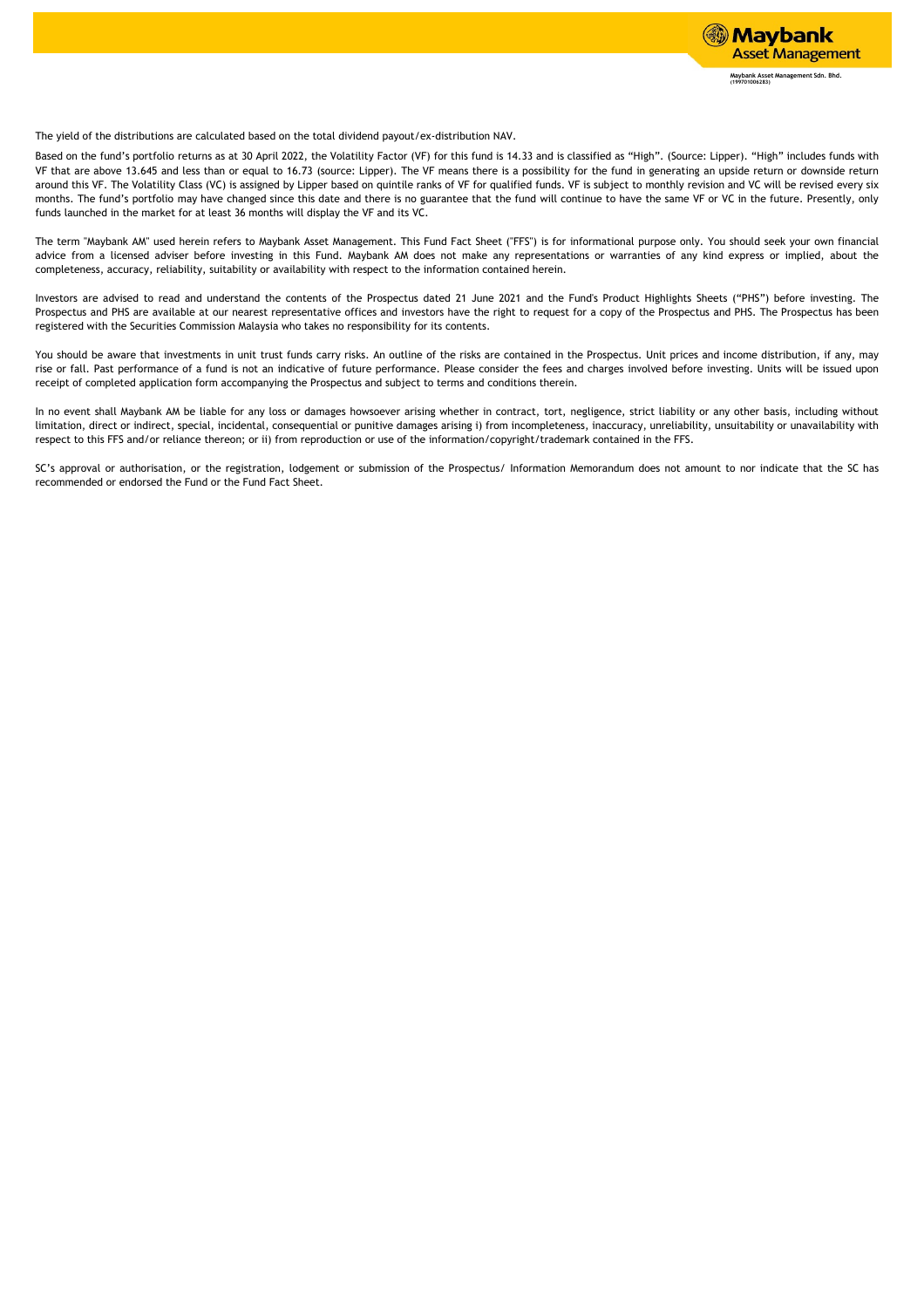# **FUND FACT SHEET APRIL 2022 Maybank Singapore REITs Fund - SGD Class**

# **Maybank Asset Management**

**Maybank Asset Management Sdn. Bhd. (199701006283)**

Lipper Analytics

30-Apr-22

High 14.8

**3-year Fund Volatility**

# **FUND OBJECTIVE**

The Maybank Singapore REITs Fund - SGD Class ("MSREITSGD" or "the Fund") is a (Fund-of Funds) that aims to provide income through investments in a portfolio of Singapore Real Estate Investment Trusts ("SREITs") listed on the Singapore stock exchange.

Fund-of Funds

**Fund Type** Income

**Launch Date** 13-Sep-18

**Benchmark** Absolute return of 5% per annum (SGD)

**NAV Per Unit** SGD 1.0156

SGD 10.20 million **Class Size**

**Total Fund Size (all classes)** RM 211.17 million

**Distribution Policy**<br>Subject to availability of income, distribution will be made on a semi-annual basis.

# Up to 3.00% of the NAV per

#### **Redemption Charge** Nil

### **Annual Management Fee**

Up to 1.20% per annum of the NAV of the Fund, calculated and accrued daily and payable monthly to the Manager.

Up to 0.02% per annum of the NAV of the Fund, subject to a minimum of RM6,000 per annum, calculated and accrued daily and payable monthly to the Trustee. **Annual Trustee Fee**

**Min. Initial Investment**

SGD1,000\* or such other amount as may be decided by the Manager from time to time.

### **Min. Additional Investment**

SGD100\* or such other amount as may be decided by the Manager from time to time.

#### **Cut-off time for injection / Withdrawal**

4.00 p.m. on a Business Day as stated in Prospectus / Information Memorandum. Do note that times may differ from respective distributors.

### **Period of payment after withdrawal**

Within 10 calendar days **Financial Year End**

31-Jul



*\*\* Performance record from 3 Oct 18 - 30 Apr 22, income reinvested, calculated in SGD \*\* Inclusive of distribution since inception (if any)*

*Source: Novagni Analytics and Advisory Sdn. Bhd.*

# **Performance (%) Return as at 30-Apr-22**

| Initial Offer Price (IOP)  | <b>Total Return</b>                  | YTD                      | Mth                      | 3 Mth | 6 Mth   | 1 Yr    | 3 Yr                 | 5 Yr  | SI    |  |  |
|----------------------------|--------------------------------------|--------------------------|--------------------------|-------|---------|---------|----------------------|-------|-------|--|--|
| N/A                        | Fund                                 | $-1.30$                  | $-1.05$                  | 4.85  | $-1.84$ | $-2.99$ | 9.32                 |       | 20.93 |  |  |
| Sales Charge               | Benchmark                            | 1.62                     | 0.40                     | 1.20  | 2.45    | 5.00    | 15.76                | -     | 19.04 |  |  |
| Up to 3.00% of the NAV per |                                      | <b>Annualised Return</b> |                          |       |         |         | Calendar Year Return |       |       |  |  |
| Unit                       |                                      | 3 Yr                     | 5 Yr                     | SI    | 2021    | 2020    | 2019                 | 2018* | 2017  |  |  |
| <b>Redemption Charge</b>   | Fund                                 | 3.01                     |                          | 5.46  | 1.61    | $-1.57$ | 22.13                | 0.30  |       |  |  |
| Nil                        | Benchmark                            | 5.00                     | $\overline{\phantom{a}}$ | 5.00  | 5.00    | 5.00    | 5.00                 | 1.20  |       |  |  |
| Annual Management Fee      | *since commencement till 31 Dec 2018 |                          |                          |       |         |         |                      |       |       |  |  |

*Source: Novagni Analytics and Advisory Sdn. Bhd.*

| <b>Income Distribution History</b> |             |           |                           |  |  |  |  |  |  |
|------------------------------------|-------------|-----------|---------------------------|--|--|--|--|--|--|
| Date                               | Gross (sen) | Yield (%) | <b>Total</b><br>yield (%) |  |  |  |  |  |  |
| 27/01/2022                         | 1.90        | 1.94      | 1.94                      |  |  |  |  |  |  |
| 2021                               | 5.59        |           | 5.22                      |  |  |  |  |  |  |
| 2020                               | 5.80        |           | 5.26                      |  |  |  |  |  |  |
| 01/08/2019                         | 6.00        | 5.46      | 5.46                      |  |  |  |  |  |  |

**Asset Allocation as at 30-Apr-22** 



*Source: Maybank Asset Management Sdn. Bhd.*

| Top 10 Holdings as at 30-Apr-22      |       |
|--------------------------------------|-------|
| SUNTEC REAL ESTATE INVESTMENT TRUST  | 6.82% |
| MAPLETREE LOGISTICS TRUST            | 6.69% |
| <b>FRASERS CENTREPOINT TRUST</b>     | 6.42% |
| CAPITALAND INTEGRATED COMMER         | 6.25% |
| MAPLETREE COMMERCIAL TRUST           | 5.73% |
| MAPLETREE INDUSTRIAL TRUST           | 5.70% |
| ASCENDAS INDIA TRUST                 | 5.52% |
| ASCOTT RESIDENCE TRUST               | 5.34% |
| SASSEUR REAL ESTATE INVESTMENT TRUST | 5.09% |
| KEPPEL DC REIT                       | 5.08% |
|                                      |       |

*Source: Maybank Asset Management Sdn. Bhd.*

*Source: Maybank Asset Management Sdn. Bhd.*